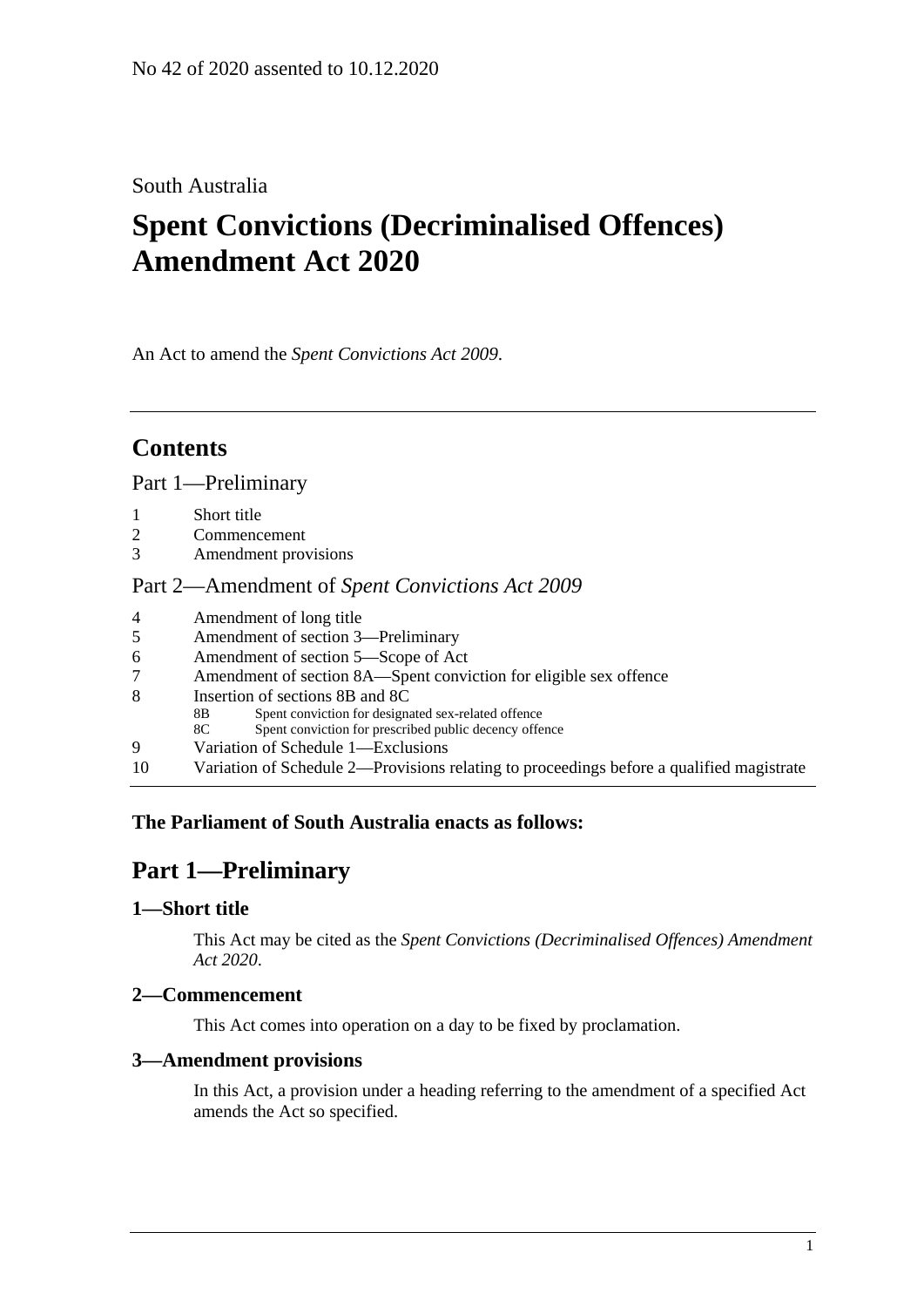# <span id="page-1-0"></span>**Part 2—Amendment of** *Spent Convictions Act 2009*

#### <span id="page-1-1"></span>**4—Amendment of long title**

Long title—delete ";" and substitute:

or if the conduct constituting the offence has been decriminalised

#### <span id="page-1-2"></span>**5—Amendment of section 3—Preliminary**

(1) Section 3(1), definition of *designated sex-related offence*—after paragraph (b) insert:

or

- (c) an offence against—
	- (i) section 69, 70 or 71 (other than section 70(1)(b) or (c)) of the *[Criminal Law Consolidation Act](http://www.legislation.sa.gov.au/index.aspx?action=legref&type=act&legtitle=Criminal%20Law%20Consolidation%20Act%201935) 1935* before its repeal by the *[Criminal Law Consolidation Act Amendment](http://www.legislation.sa.gov.au/index.aspx?action=legref&type=act&legtitle=Criminal%20Law%20Consolidation%20Act%20Amendment%20Act%201972)  Act [1972](http://www.legislation.sa.gov.au/index.aspx?action=legref&type=act&legtitle=Criminal%20Law%20Consolidation%20Act%20Amendment%20Act%201972)* (No 94 of 1972); or
	- (ii) section 69 (other than section  $69(1)(b)(ii)$  or (iii)) of the *[Criminal Law Consolidation Act](http://www.legislation.sa.gov.au/index.aspx?action=legref&type=act&legtitle=Criminal%20Law%20Consolidation%20Act%201935) 1935* before its repeal by the *[Criminal Law \(Sexual Offences\) Amendment Act](http://www.legislation.sa.gov.au/index.aspx?action=legref&type=act&legtitle=Criminal%20Law%20(Sexual%20Offences)%20Amendment%20Act%201975) 1975* (No 66 of 1975); or
	- (iii) any other provision, prescribed by regulation, that involves consensual sexual activity between persons of the same sex; or
- (d) an offence against the common law substantially corresponding to an offence referred to in paragraph (a) or (c); or
- (e) an offence of attempting, or of conspiracy or incitement, to commit an offence mentioned in paragraphs (a) to (d);
- (2) Section 3(1), definition of *eligible sex offence*—delete the definition and substitute:

*eligible sex offence* means a sex offence (being either an eligible adult offence or an eligible juvenile offence) for which a sentence of imprisonment is not imposed;

(3) Section 3(1)—after the definition of *overseas jurisdiction* insert:

*prescribed public decency offence* means an offence against public decency or morality by which homosexual behaviour could be punished (but does not include a sex offence);

#### <span id="page-1-3"></span>**6—Amendment of section 5—Scope of Act**

- (1) Section 5(1)—after paragraph (c) insert:
	- (d) a conviction for a prescribed public decency offence.
- (2) Section 5(2)(b)—after "eligible sex offence" insert:

or a designated sex-related offence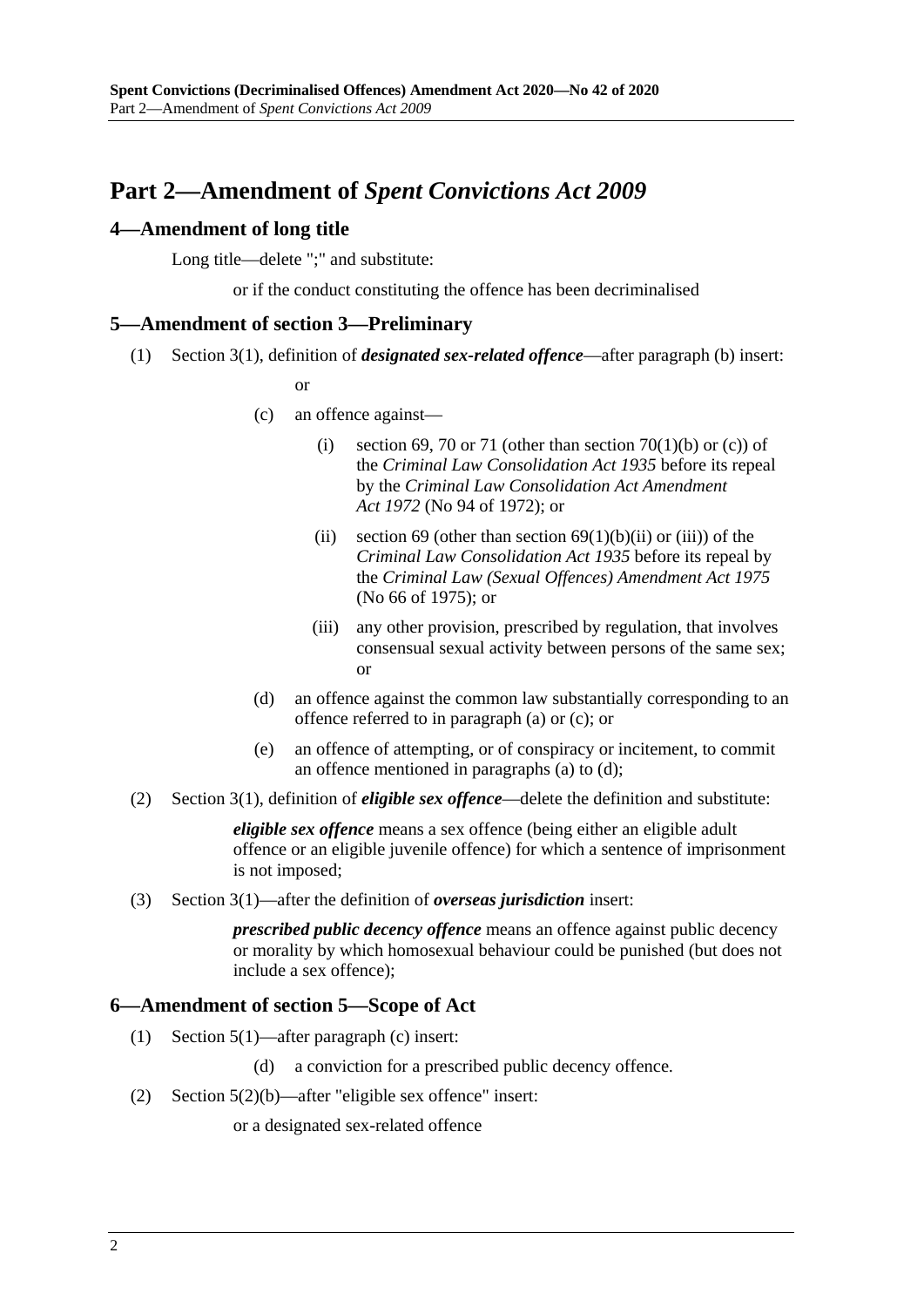#### <span id="page-2-0"></span>**7—Amendment of section 8A—Spent conviction for eligible sex offence**

- (1) Section 8A(5)—delete "(subject to subsection (6))"
- (2) Section 8A(6)—delete subsection (6)

#### <span id="page-2-1"></span>**8—Insertion of sections 8B and 8C**

After section 8A insert:

#### **8B—Spent conviction for designated sex-related offence**

- (1) A conviction for a designated sex-related offence is spent if, on application in accordance with the regulations, a qualified magistrate makes an order in accordance with [subsection](#page-2-2) (5) that the conviction is spent.
- (2) The following persons may apply for an order under this section:
	- (a) the convicted person;
	- (b) a person specified in Schedule 2 clause 1A, in the circumstances specified.
- (3) An application under this section may not be made in respect of a conviction for an offence against the laws of another jurisdiction.
- (4) Schedule 2 applies to an application under this section and to proceedings on an application.
- <span id="page-2-3"></span><span id="page-2-2"></span>(5) A qualified magistrate must make an order that a conviction for an offence is spent if satisfied that—
	- (a) the offence is a designated sex-related offence; and
	- (b) the conduct engaged in by the convicted person or constituting the offence would not, at the time the application is considered, constitute an offence under the law of the State.
- (6) In considering matters in [subsection](#page-2-3) (5)(b) relating to an offence that falls within the ambit of paragraph (c) or (d) of the definition of *designated sex-related offence* (or an offence of attempting, or of conspiracy or incitement, to commit such an offence), the qualified magistrate must have regard to—
	- (a) whether any person involved in the conduct that was the subject of the conviction did or did not consent to the conduct; and
	- (b) the ages and respective ages of any persons involved in the conduct that was the subject of the conviction; and
	- (c) any other matter the qualified magistrate reasonably considers relevant in the circumstances.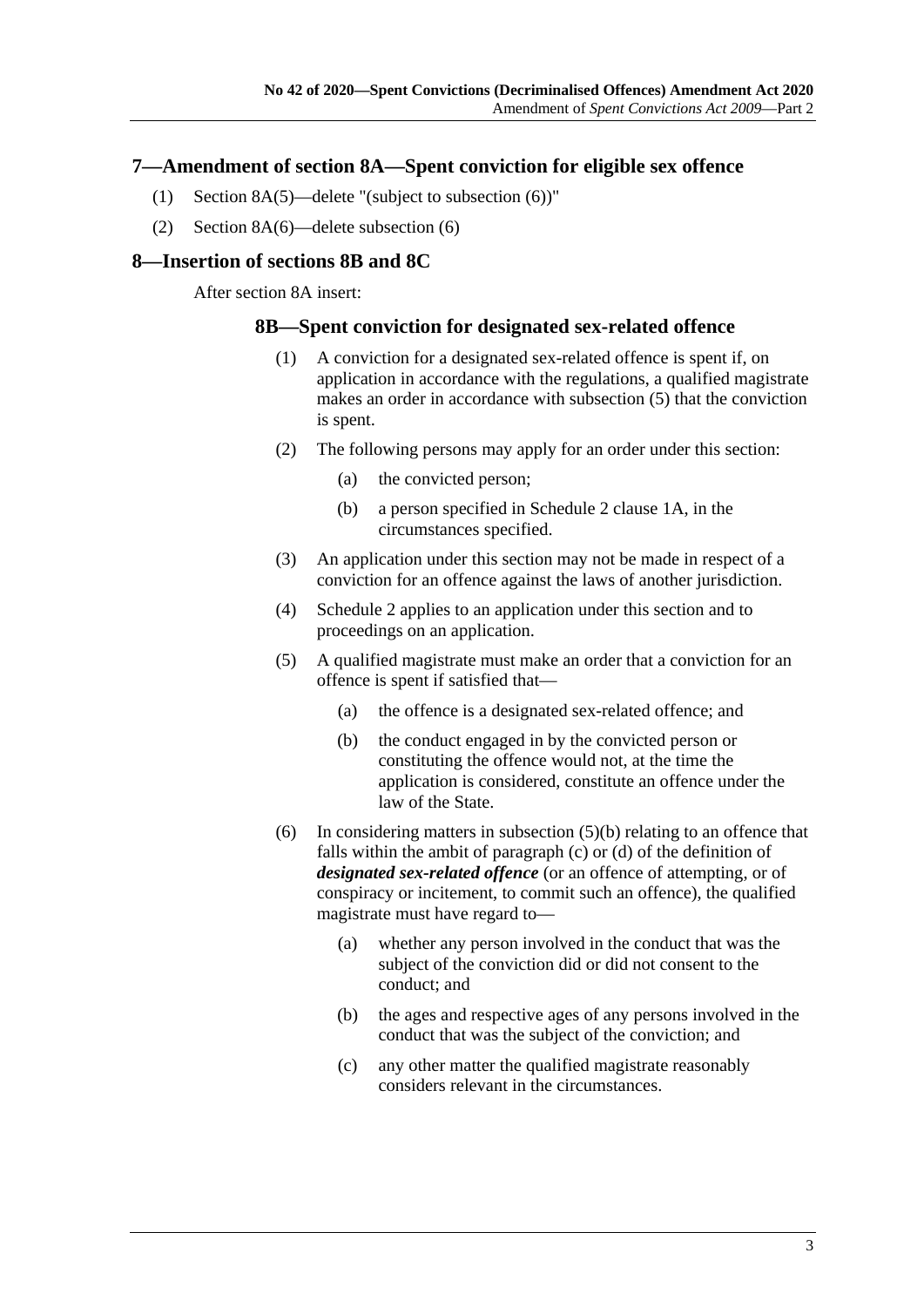#### **8C—Spent conviction for prescribed public decency offence**

- (1) A conviction for a prescribed public decency offence is spent if, on application in accordance with the regulations, a qualified magistrate makes an order in accordance with [subsection](#page-3-0) (6) that the conviction is spent.
- (2) The following persons may apply for an order under this section:
	- (a) the convicted person;
	- (b) a person specified in Schedule 2 clause 1A, in the circumstances specified.
- (3) An application under this section may not be made in respect of a conviction for an offence against the laws of another jurisdiction.
- (4) An application for an order under this section may be made irrespective of whether the conviction the subject of the application has been spent under section 8.
- (5) Schedule 2 applies to an application under this section and to proceedings on an application.
- <span id="page-3-0"></span>(6) A qualified magistrate must make an order that a conviction for an offence is spent if satisfied that—
	- (a) the offence is a prescribed public decency offence; and
	- (b) the convicted person would not have been charged with the offence but for the fact that the conduct engaged in by the person or constituting the offence was suspected of being, or being connected to, homosexual activity; and
	- (c) the conduct engaged in by the convicted person or constituting the offence would not, at the time the application is considered, constitute an offence under the law of the State.
- <span id="page-3-1"></span>(7) Despite the fact that a conviction for a prescribed public decency offence may be spent under section 8, the qualified magistrate may make an order under [subsection](#page-3-0) (6) that the conviction is spent under this section and, accordingly, the order applies for the purposes of Schedule 1 clause a1(1)(c).
- (8) In considering matters in [subsection](#page-3-1)  $(6)(c)$ , the qualified magistrate must have regard to the following:
	- (a) whether any person involved in the conduct that was the subject of the conviction did or did not consent to the conduct;
	- (b) the ages and respective ages of any persons involved in the conduct that was the subject of the conviction;
	- (c) any other matter the qualified magistrate reasonably considers relevant in the circumstances.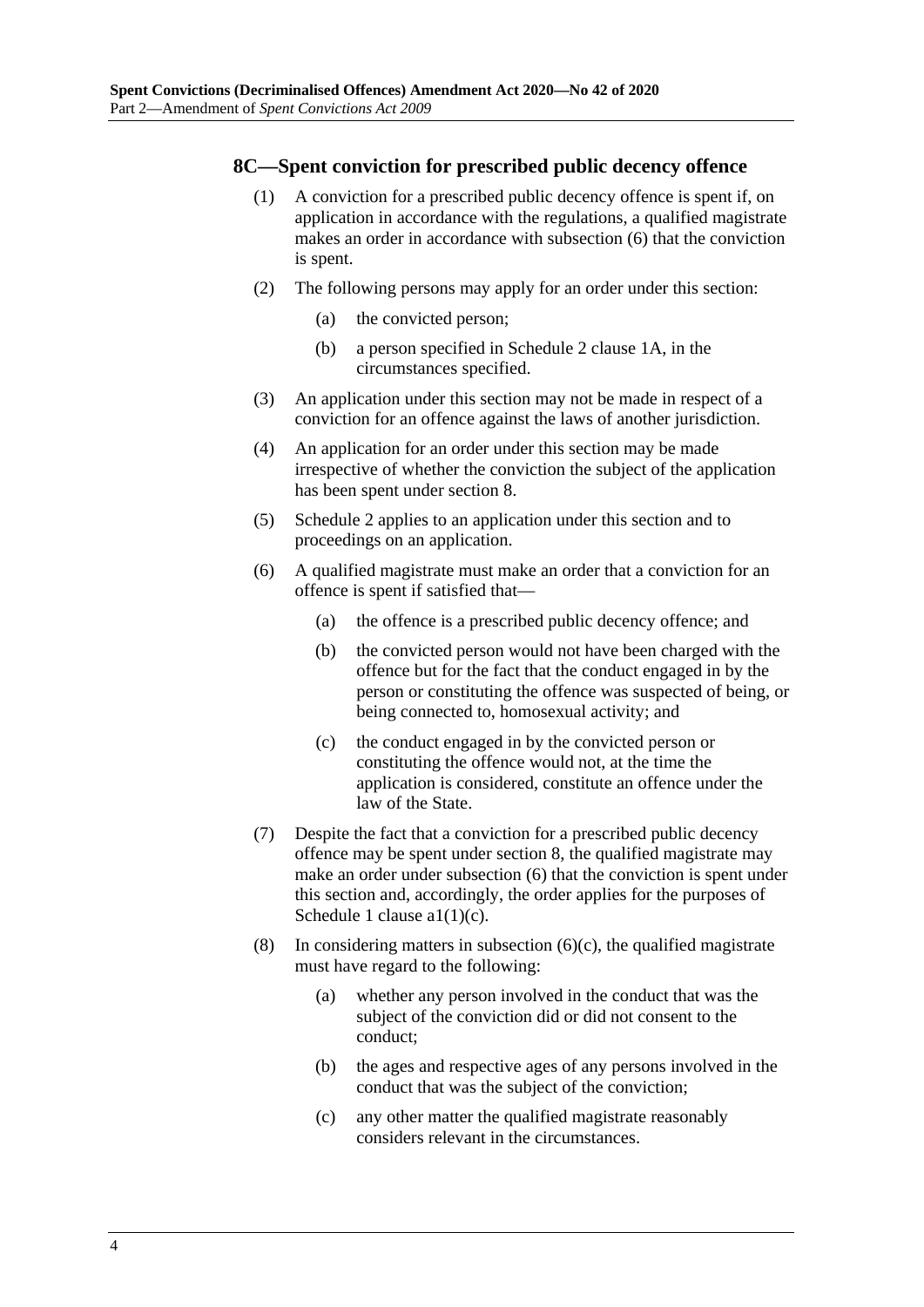### <span id="page-4-0"></span>**9—Variation of Schedule 1—Exclusions**

(1) Schedule 1, clause a1(1)(b)—delete "8A" and substitute:

8B

- (2) Schedule 1, clause a1(1)—after paragraph (b) insert:
	- (c) does not apply in relation to a prescribed public decency offence in relation to which an order has been made under section 8C, except as may be prescribed by the regulations.

### <span id="page-4-1"></span>**10—Variation of Schedule 2—Provisions relating to proceedings before a qualified magistrate**

(1) Schedule 2, clause 1, definition of *spent conviction order*—after "8A" insert:

, 8B or 8C

(2) Schedule 2—after clause 1 insert:

## **1A—Application for a spent conviction order—designated sex-related offences and prescribed public decency offences**

- (1) The following persons, in addition to a convicted person, may apply for a spent conviction order to be made in respect of a conviction for a designated sex-related offence or a prescribed public decency offence:
	- (a) if the convicted person is a person with a mental incapacity—
		- (i) the convicted person's spouse or domestic partner; or
		- (ii) an adult who is a sibling or child of the convicted person; or
		- (iii) a person appointed as a guardian of the convicted person; or
		- (iv) any other person a qualified magistrate considers to be an appropriate person to make an application in the circumstances of the particular case;
	- (b) if the convicted person is deceased—
		- (i) the person who was the convicted person's spouse or domestic partner at the time of death; or
		- (ii) an adult who is a sibling or child of the convicted person; or
		- (iii) the executor or administrator of the convicted person's estate; or
		- (iv) any other person a qualified magistrate considers to be an appropriate person to make an application in the circumstances of the particular case.